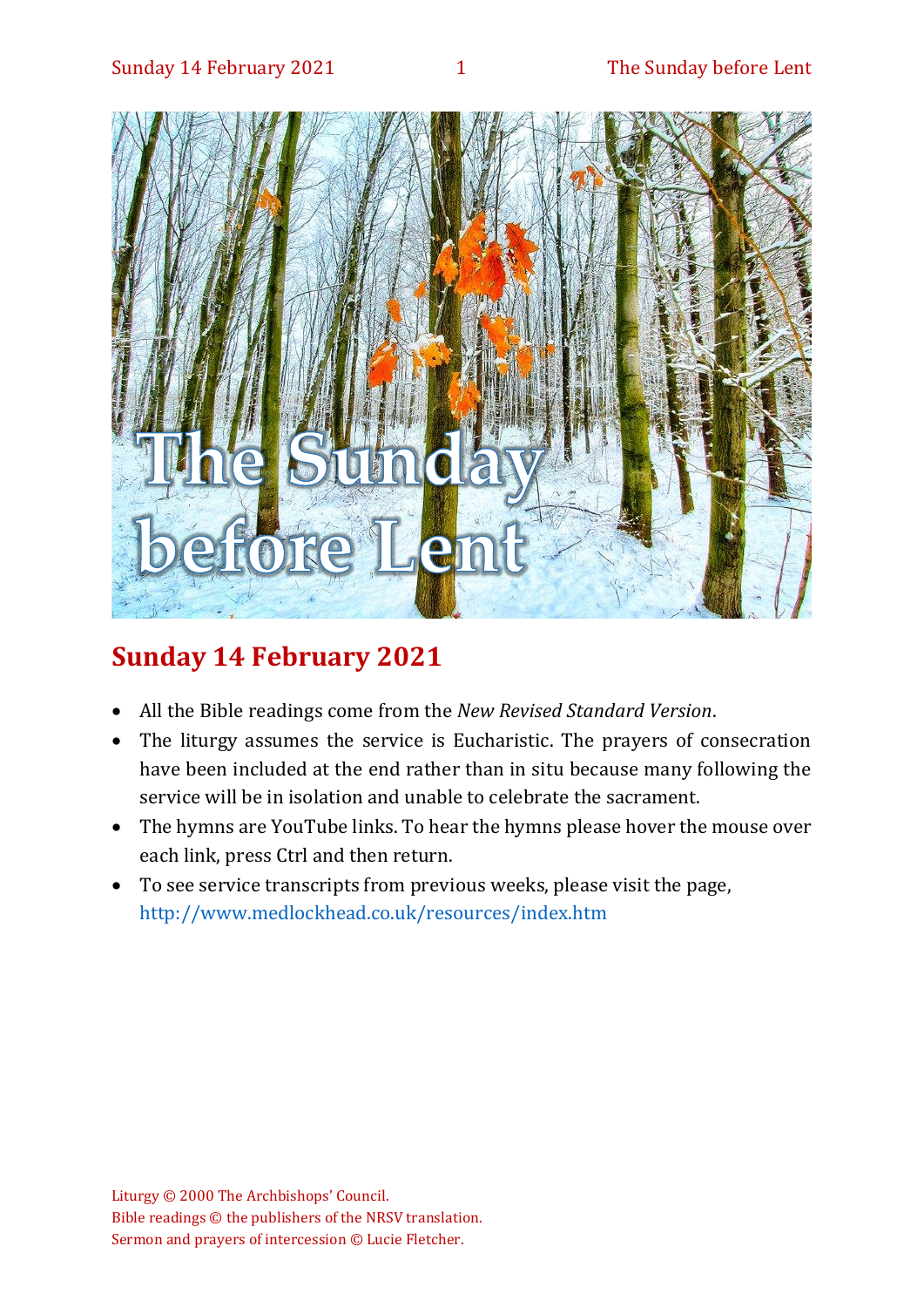# **Introduction and welcome**

HYMN 1 **[Christ whose glory fills the skies](https://www.youtube.com/watch?v=u3hCQlUKXI0)** (click on this link to hear the hymn)

# **The Welcome**

In the name of the Father, and of the Son, and of the Holy Spirit

All **Amen.**

The Lord be with you

All **And also with you.**

# **The Preparation**

All **Almighty God,**

**to whom all hearts are open, all desires known, and from whom no secrets are hidden: cleanse the thoughts of our hearts by the inspiration of your Holy Spirit, that we may perfectly love you, and worthily magnify your holy name; through Christ our Lord. Amen.**

Our Lord Jesus Christ said:

The first commandment is this: 'Hear, O Israel, the Lord our God is the only Lord. You shall love the Lord your God with all your heart, with all your soul, with all your mind, and with all your strength.'

And the second is this: 'Love your neighbour as yourself.' There is no other commandment greater than these. On these two commandments hang all the law and the prophets.

#### All **Amen. Lord, have mercy.**

God so loved the world that he gave his only Son Jesus Christ to save us from our sins, to be our advocate in heaven, and to bring us to eternal life. Therefore, let us confess our sins in penitence and faith, firmly resolved to keep God's commandments and to live in love and peace with all.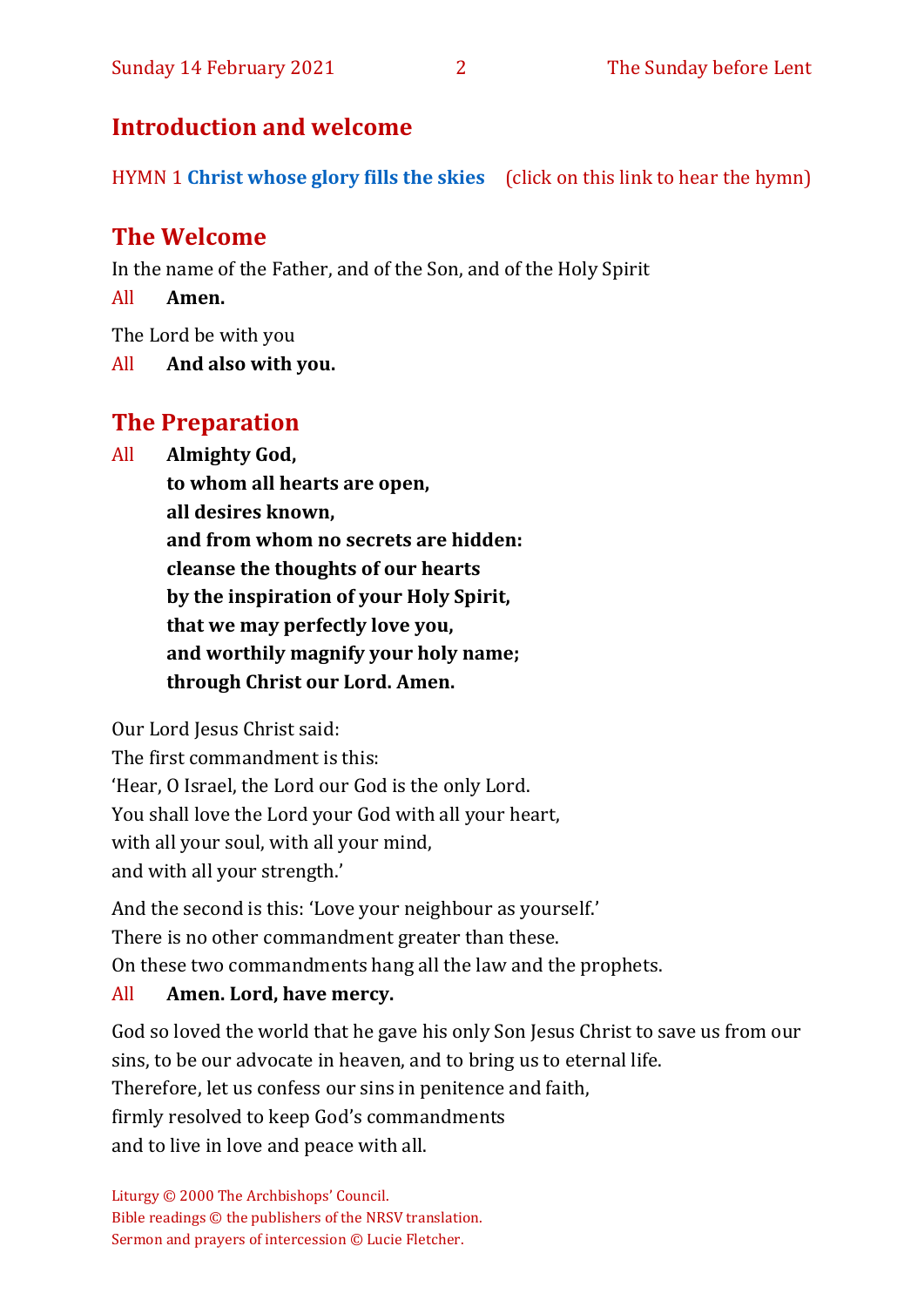All **Almighty God, our heavenly Father, we have sinned against you and against our neighbour in thought and word and deed, through negligence, through weakness, through our own deliberate fault. We are truly sorry and repent of all our sins. For the sake of your Son Jesus Christ, who died for us, forgive us all that is past and grant that we may serve you in newness of life to the glory of your name. Amen.**

Almighty God,

who forgives all who truly repent, have mercy upon you, pardon and deliver you from all your sins, confirm and strengthen you in all goodness, and keep you in life eternal; through Jesus Christ our Lord. All **Amen.**

# **The Gloria**

This Gloria is sung to the tune of 'Cwm Rhondda'. Click **[here](about:blank)** for the tune.

All **Glory be to God in Heaven, Songs of joy and peace we bring, Thankful hearts and voices raising, To creation's Lord we sing. Lord we thank you, Lord we praise you, Glory be to God our King: Glory be to God our King. Lamb of God, who on our shoulders, Bore the load of this world's sin; Only Son of God the Father, You have brought us peace within.**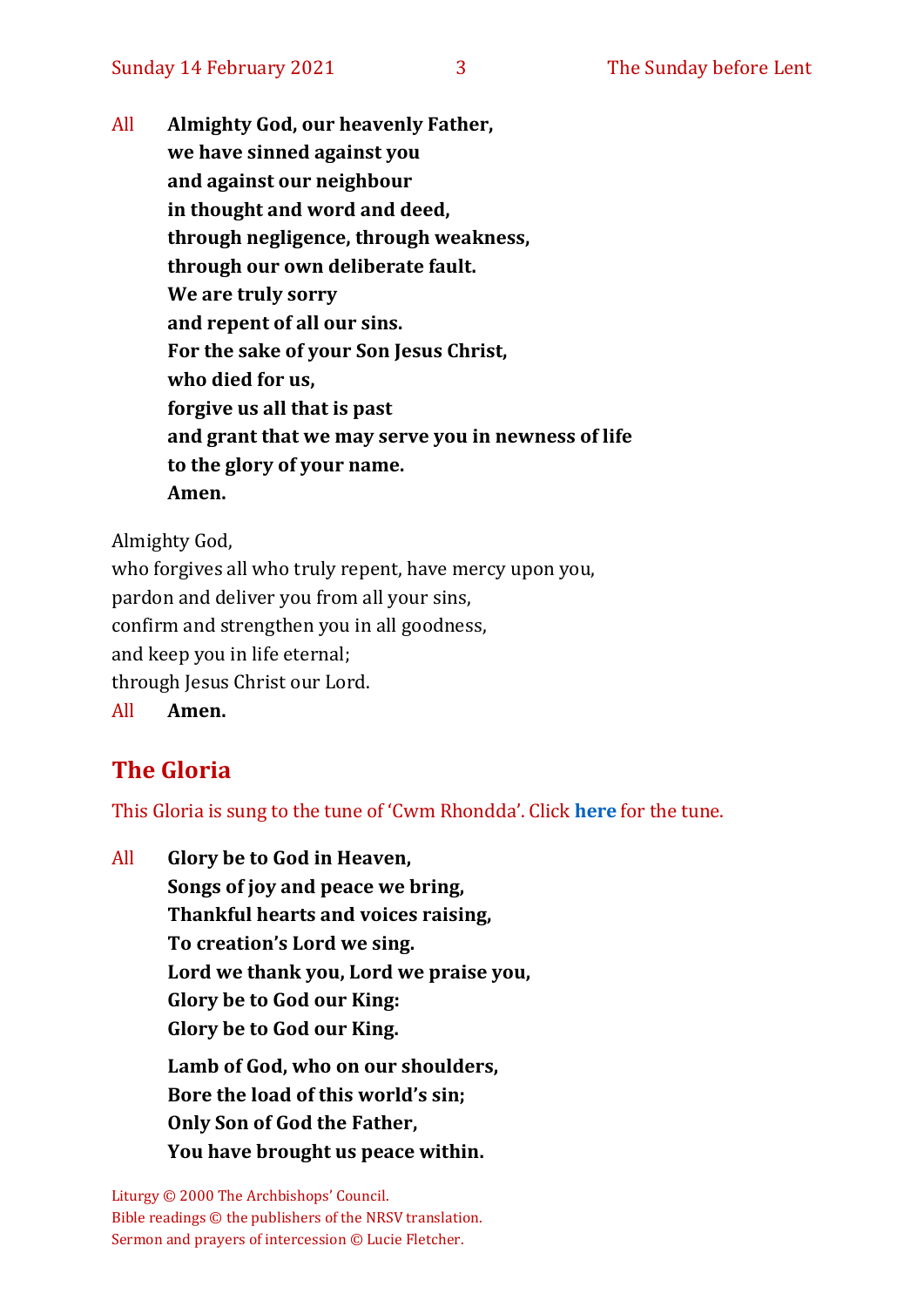**Lord, have mercy, Christ have mercy, Now your glorious reign begin: Now your glorious reign begin.**

**You O Son of God are Holy, You we praise with one accord. None in heav'n or earth is like you, Only you are Christ the Lord. With the Father and the Spirit, Ever worshipped and adored: Ever worshipped and adored.**

## **The Collect for the Sunday before Lent**

Almighty Father, whose Son was revealed in majesty before he suffered death upon the cross: give us grace to perceive his glory, that we may be strengthened to suffer with him and be changed into his likeness, from glory to glory; who is alive and reigns with you, in the unity of the Holy Spirit, one God, now and for ever. All **Amen.**

### **First reading**

A reading from the First Book of Kings

Now when the Lord was about to take Elijah up to heaven by a whirlwind, Elijah and Elisha were on their way from Gilgal. Elijah said to Elisha, 'Stay here; for the Lord has sent me as far as Bethel.' But Elisha said, 'As the Lord lives, and as you yourself live, I will not leave you.' So they went down to Bethel. The company of prophets who were in Bethel came out to Elisha, and said to him, 'Do you know that today the Lord will take your master away from you?' And he said, 'Yes, I know; keep silent.' Elijah said to him, 'Elisha, stay here; for the Lord has sent me to Jericho.' But he said, 'As the Lord lives, and as you yourself live, I will not leave you.' So they came to Jericho. The company of prophets who were at Jericho drew near to Elisha, and said to him, 'Do you know that today the Lord will take your master away from you?' And he answered, 'Yes, I know; be silent.' Then Elijah said to him,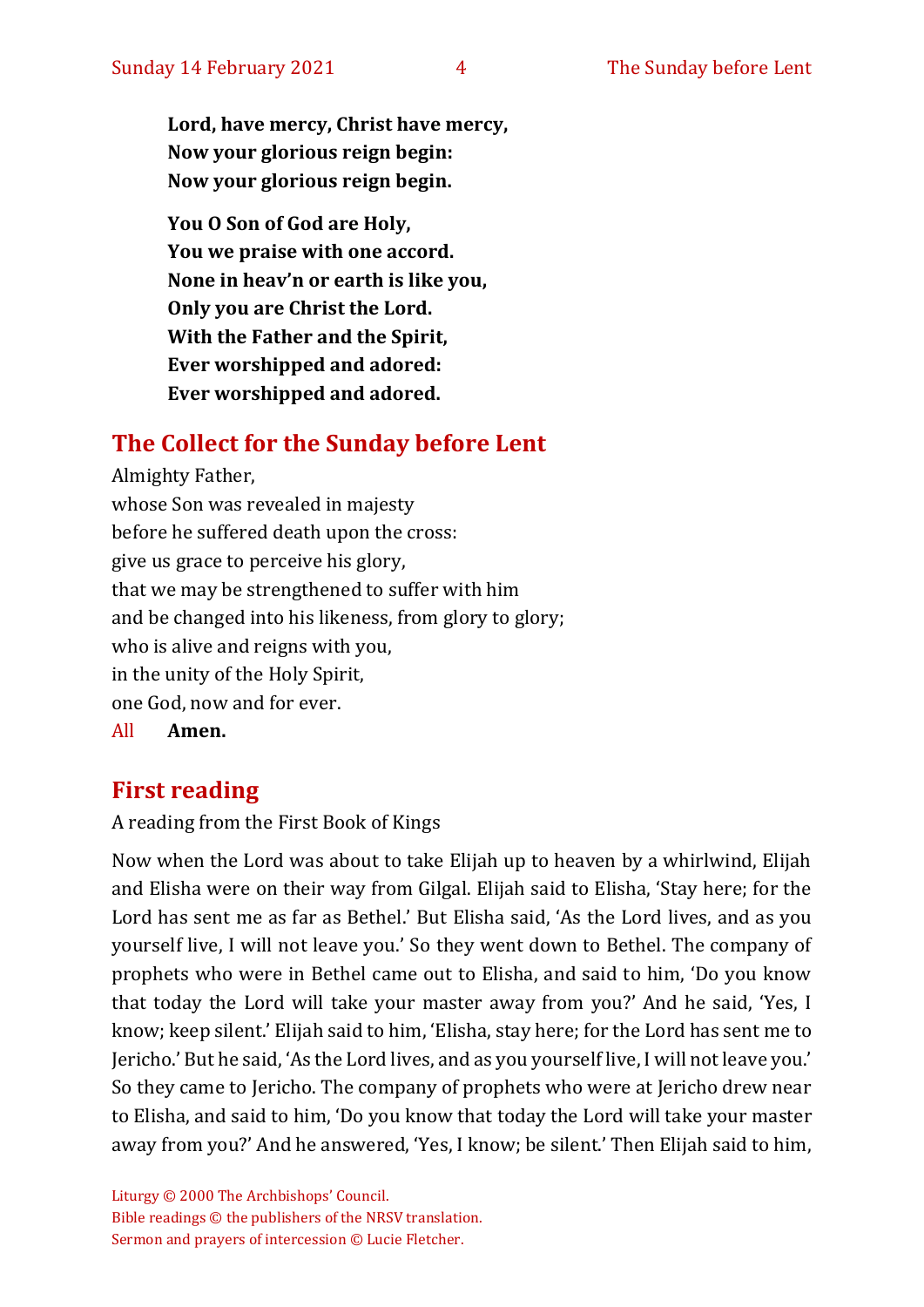'Stay here; for the Lord has sent me to the Jordan.' But he said, 'As the Lord lives, and as you yourself live, I will not leave you.' So the two of them went on. Fifty men of the company of prophets also went, and stood at some distance from them, as they both were standing by the Jordan. Then Elijah took his mantle and rolled it up, and struck the water; the water was parted to the one side and to the other, until the two of them crossed on dry ground.

When they had crossed, Elijah said to Elisha, 'Tell me what I may do for you, before I am taken from you.' Elisha said, 'Please let me inherit a double share of your spirit.' He responded, 'You have asked a hard thing; yet, if you see me as I am being taken from you, it will be granted you; if not, it will not.' As they continued walking and talking, a chariot of fire and horses of fire separated the two of them, and Elijah ascended in a whirlwind into heaven. Elisha kept watching and crying out, 'Father, father! The chariots of Israel and its horsemen!' But when he could no longer see him, he grasped his own clothes and tore them in two pieces.

He picked up the mantle of Elijah that had fallen from him, and went back and stood on the bank of the Jordan. He took the mantle of Elijah that had fallen from him, and struck the water, saying, 'Where is the Lord, the God of Elijah?' When he had struck the water, the water was parted to the one side and to the other, and Elisha went over. *2 Kings 2:1–14*

This is the Word of the Lord

All **Thanks be to God.**

### **Second reading**

A reading from St Paul's Second Letter to the Corinthians

Even if our gospel is veiled, it is veiled to those who are perishing. In their case the god of this world has blinded the minds of the unbelievers, to keep them from seeing the light of the gospel of the glory of Christ, who is the image of God. For we do not proclaim ourselves; we proclaim Jesus Christ as Lord and ourselves as your slaves for Jesus' sake. For it is the God who said, 'Let light shine out of darkness,' who has shone in our hearts to give the light of the knowledge of the glory of God in the face of Jesus Christ. *2 Corinthians 4:3–6*

This is the Word of the Lord

All **Thanks be to God.**

HYMN 2 **[O perfect love](https://www.youtube.com/watch?v=Bb_B2-PSwEk)** (please click on this link to hear the hymn)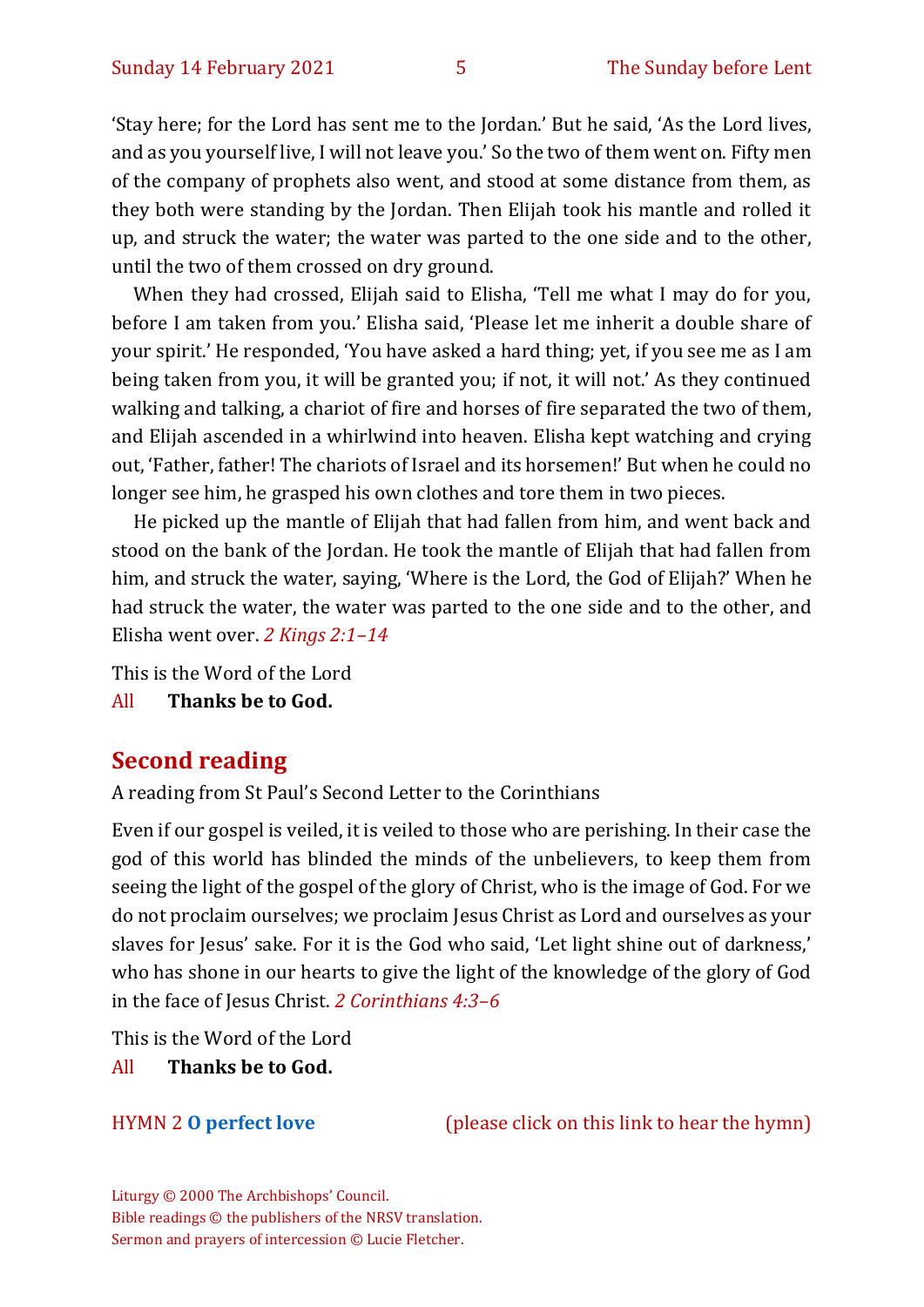### **Gospel reading**

Hear the Gospel of our Lord Jesus Christ according to Luke

#### All **Glory to you O Lord.**

Jesus took with him Peter and James and John, and led them up a high mountain apart, by themselves. And he was transfigured before them, and his clothes became dazzling white, such as no one on earth could bleach them. And there appeared to them Elijah with Moses, who were talking with Jesus. Then Peter said to Jesus, 'Rabbi, it is good for us to be here; let us make three dwellings, one for you, one for Moses, and one for Elijah.' He did not know what to say, for they were terrified. Then a cloud overshadowed them, and from the cloud there came a voice, 'This is my Son, the Beloved; listen to him!' Suddenly when they looked around, they saw no one with them any more, but only Jesus.

As they were coming down the mountain, he ordered them to tell no one about what they had seen, until after the Son of Man had risen from the dead. So they kept the matter to themselves, questioning what this rising from the dead could mean. *Mark 9:2–10*

This is the Gospel of the Lord

All **Praise to you O Christ.** 

#### **Sermon**

Happy Valentine's day. Today is a day to remember your beloved, the one you love or maybe someone you have loved in the past. Perhaps this day brings memories of how, when and what took place when you first laid eyes on each other. Let's take a moment to think about how long it took before finally letting the one you love see the real you. Whether we want to admit it or not, very often we start out on our best behaviour and cover the real us. After all, we want to put the best foot forward and make a good first impression. When did you let them get to see the real you—without the makeup or the aftershave—the you that doesn't always smell or look your best—you with flaws and imperfections? When we find that someone who sees us the way we really are and they still love us, then we have found the one.

Today on this Transfiguration Sunday that happens to fall on Valentine's Day, we are allowed to see a bit more of someone we love. This person is someone we love with all our hearts because He first loved us. This person is Jesus. All through Epiphany Jesus has been revealing bit by bit more of who He really is—but never like we see Him in today's gospel! Today, as we listen to His Word, we get to follow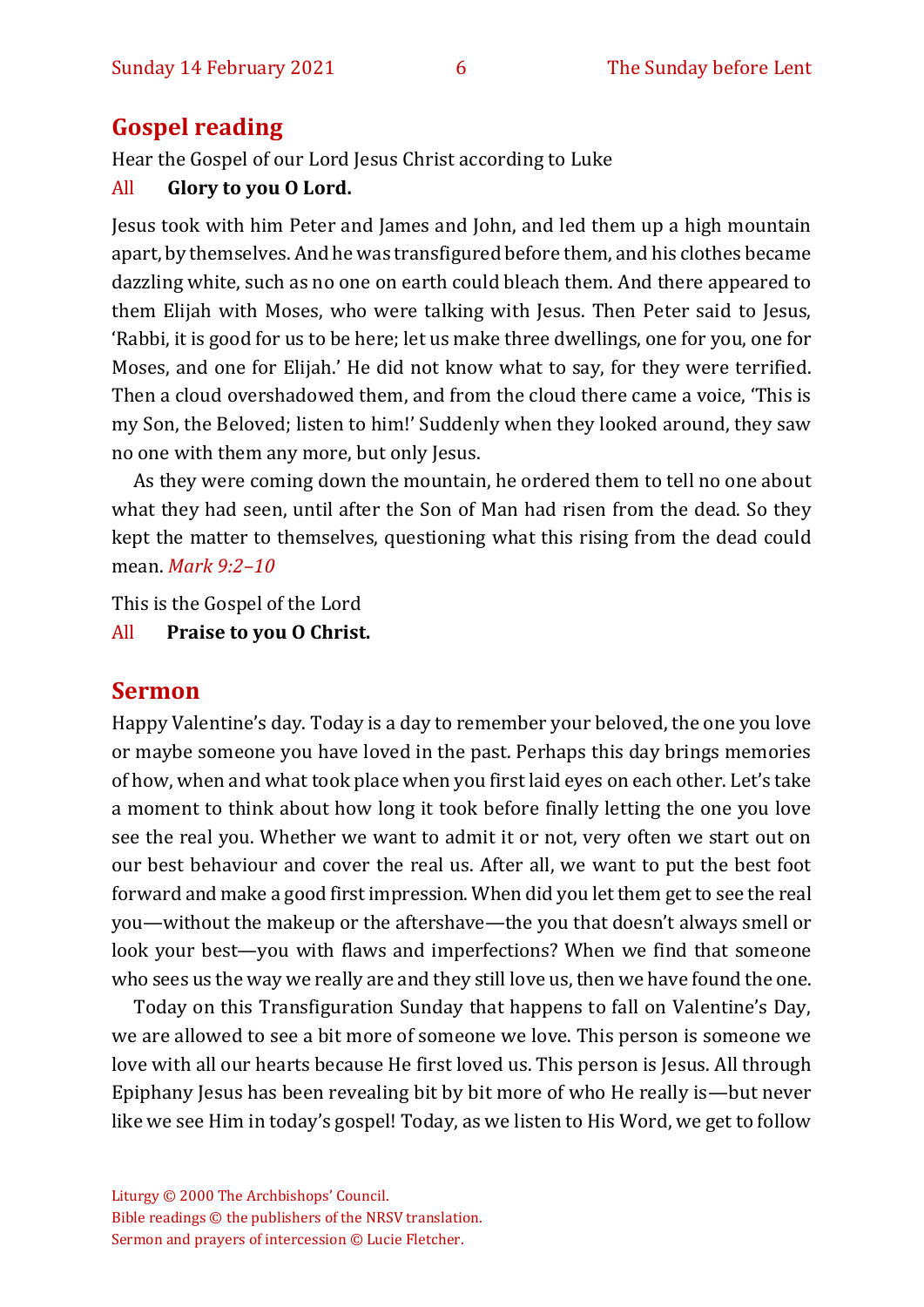three disciples up the mountain of transfiguration. Today, we are privileged and honoured to See the Real Jesus. In His true glory. In His true humanity.

We read: 'About eight days after Jesus said this, he took Peter, John and James with him and went up onto a mountain to pray. As he was praying, the appearance of his face changed, and his clothes became as bright as a flash of lightning.' We can't say for sure which mountain, but the main importance concerns what takes place on the mountain. Jesus begins to pray, as He often does, but then something extraordinary happens. Luke says: 'the appearance of his face changed, and his clothes became as bright as a flash of lightning.' Mark says Jesus clothes became dazzling white, whiter than anyone in the world could bleach them. Matthew says Jesus' face shone like the sun.

Jesus had revealed snippets of His glory as He changed water to wine, taught with the authority of no one else, and carried out other great accomplishments. But now we really see Christ's glory. Peter never forgot what he saw either as later he wrote: 'We did not follow cleverly invented stories when we told you about the power and coming of our Lord Jesus Christ, but we were eyewitnesses of his majesty.'

If this isn't enough proof for our eyes of the glory that belongs to Jesus alone, there is still more. Two men, Moses and Elijah, appeared, talking with Jesus. Two great prophets of the Old Testament are suddenly standing there in glorious spleendour. We know Moses died and was buried by God Himself. We know Elijah was taken directly to heaven on a fiery chariot in a whirlwind. Now these two men, who went to enjoy the glories of heaven, are right here chatting with Jesus like old friends. The real Jesus is God's Son and the Messiah promised in the Old Testament. But that still wasn't all that happened. Before Jesus came down the mountain 'a cloud appeared and enveloped them ... A voice came from the cloud, saying, "This is my Son, whom I have chosen; listen to him".' Do you think you would listen to Him after seeing all this? We see the real Jesus in His true glory on the mountain the glory that is His as true God from all eternity—His glory that we will one day see fully in heaven. We get a small but powerful glimpse of the glory of God's Son, the Lord's anointed, on this mountain.

After seeing Jesus' glory how would we respond? What would we have said after witnessing such an incredible sight? We can understand Peter's reaction, can't we? He wants more. He doesn't want it to end. He wants to build some shelters for each of them so they can stay on that mountain. It was good to be there, and right there he wanted to stay. But as Mark records, Peter did not know what he was saying. Because of the ramifications of what Peter was saying, his suggestion did not even get a response from Jesus. The same is true of us any time we want to make our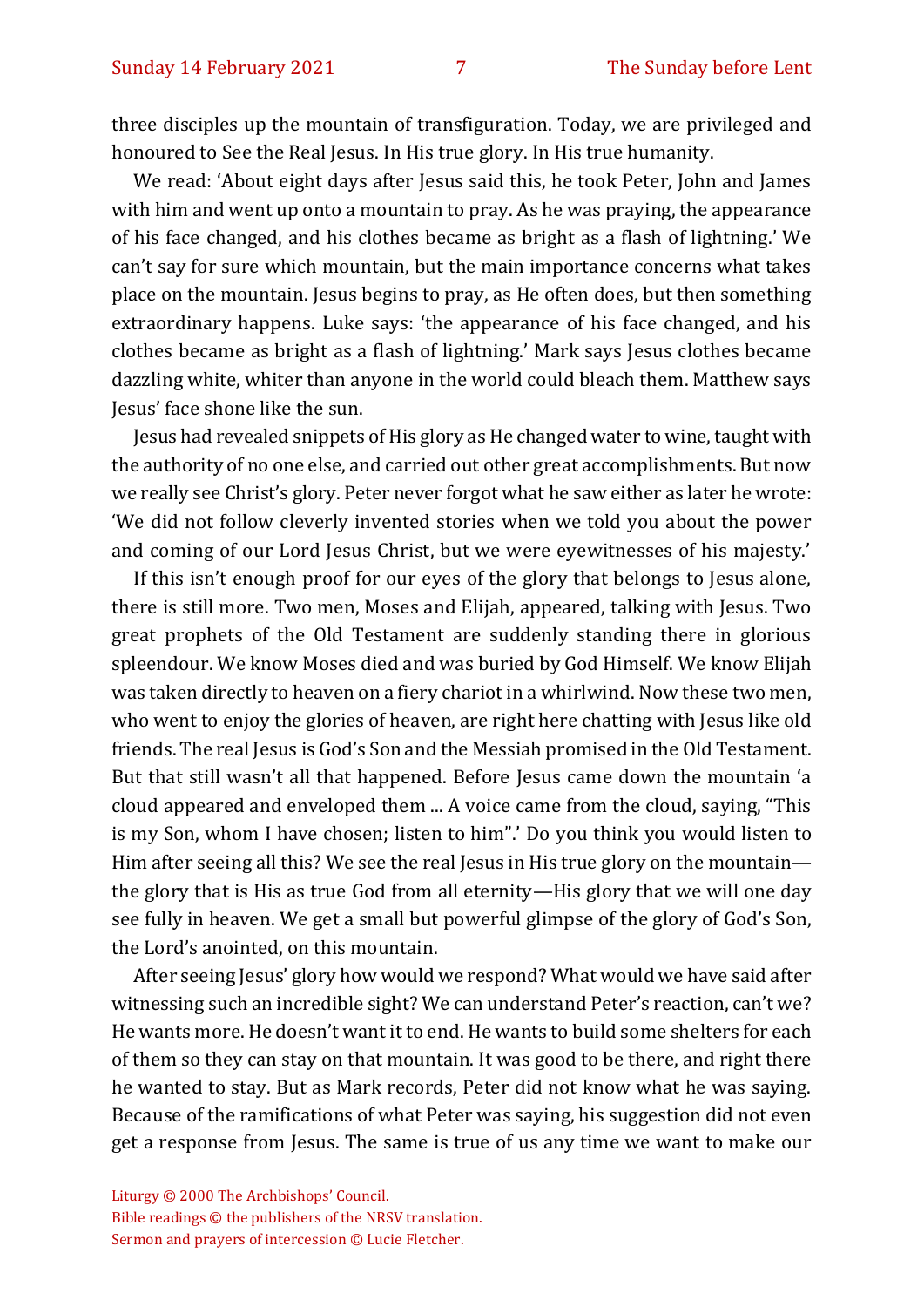earthly homes and lives our heaven. We don't know what we are saying. God has something much greater in store for us. It is just as foolish of us when all we want from Jesus is for Him to show us His glory in His power and might and brilliance and give us all the earthly things our hearts desire. The truth is that attitude and idea doesn't even deserve a response from Jesus because He came to give us blessings far more precious than earthly treasures.

It is great to be on the mountain because there we see the real Jesus and His true glory as God. But that is not the only way we see the real Jesus; we also see the real Jesus in His true humanity. We see the real Jesus, the true man, when he descended this mount of glory so that He could climb another. Jesus talked about this next quest when he spoke with Moses and Elijah, 'about his departure, which he was about to bring to fulfilment at Jerusalem.' The Greek word used here for 'departure' is *exodus*. This word is loaded with meaning. God used Moses to lead an exodus of the people from their slavery in Egypt. And this same Moses is now talking with Jesus about a far greater exodus when Jesus will deliver the world from their slavery to sin, to the devil, and to death. Jesus came to lead people to a greater promised land, one that Moses and Elijah were already enjoying. This departure is about to be fulfilled in Jerusalem where Jesus will go willingly to suffer, die, and rise again.

This shows Jesus' true humanity, is where we see the real Jesus. This explains why Jesus, true God, also became fully human—so that He could die. This Lent, why not come and see once again the real Jesus. We see the real Jesus being betrayed and arrested. We see the real Jesus spat upon and punched. We see the real Jesus crowned with thorns and falsely accused. We see Jesus' real, dead body hanging there on the cross and then buried in a tomb. We see the real Jesus suffer real pain and punishment and endure a real death so that by His sacrifice, the sacrifice of the holy Son of God, all sin could be removed forever. We see the real Jesus proving His glory as the true Resurrection and the life on the third day, and then forty days later ascending back to His throne in heaven where He now prepares a place for us.

Here we have a real valentine's day story. Jesus, who is God in all His glory and shows as much on the mountain, displays His real love for us in His humanity. Jesus sees the real you and me just the way we really are, with all our flaws and weaknesses and sins, and He still loves us. He loves us so much so that 'while we were still sinners, Christ died for us.' Now that is love. That is the real Jesus. Let's be glad we get to see Him. Let's be even more glad to know Him as our Saviour, our friend, our life. It is good for us to be here on the mountain and see the real Jesus in His glory. But this little foretaste of His glory is nothing compared to the glory He has won and prepared for us in a place we will surely never want to leave, the best part is we never will. Amen.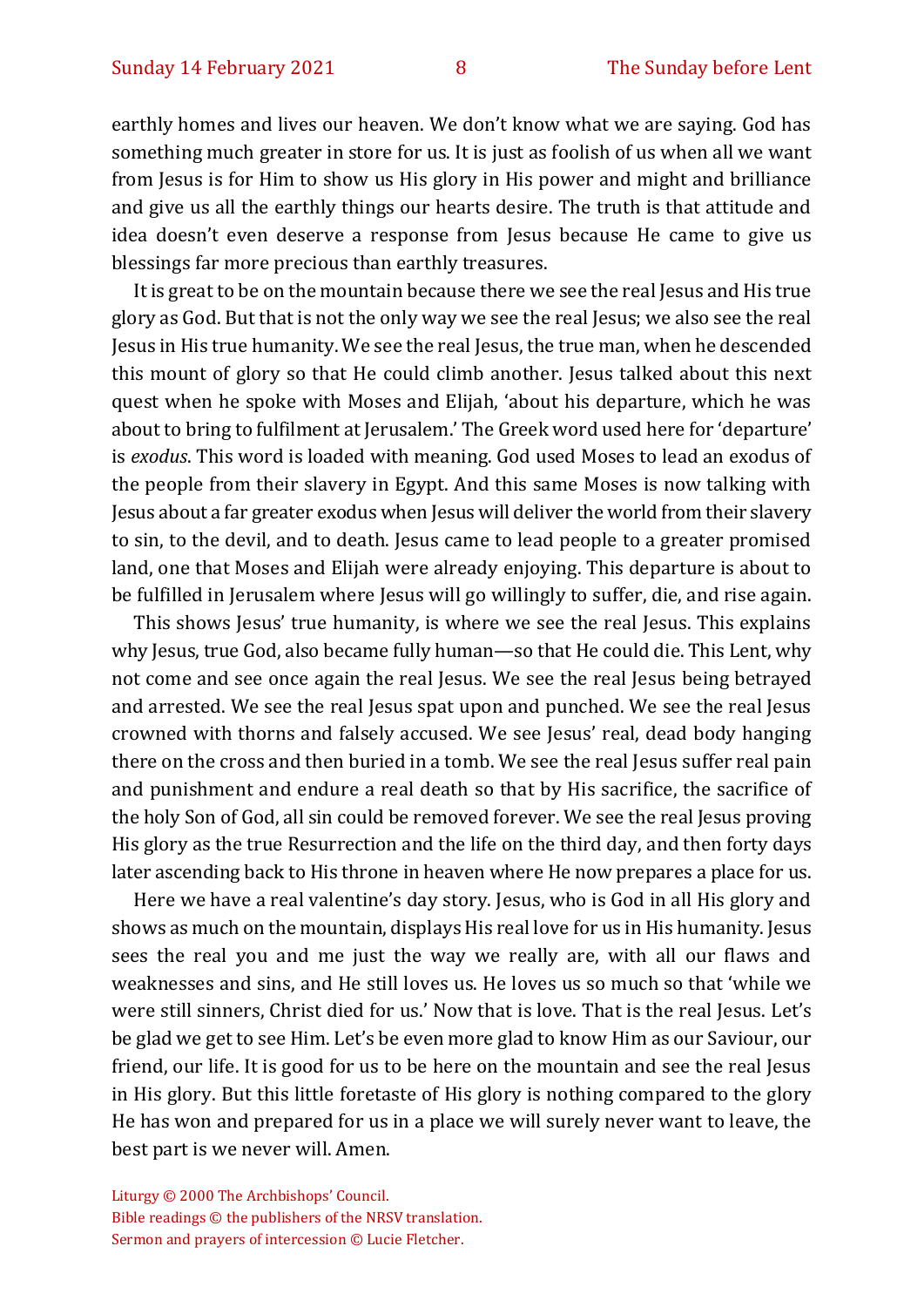# **The Creed**

Do you believe and trust in God the Father, the source of all being and life, the one for whom we exist?

#### All **We believe and trust in him.**

Do you believe and trust in God the Son, who took our human nature, died for us and rose again? All **We believe and trust in him.**

Do you believe and trust in God the Holy Spirit, who gives life to the people of God and makes Christ known in the world? All **We believe and trust in him.**

This is the faith of the Church.

All **This is our faith. We believe and trust in one God, Father, Son and Holy Spirit. Amen.**

# **Prayers of intercession**

Father, may we understand more of our faith and why we believe it. May we understand more of our doubt and not be too hard on it. May we commit ourselves to following you in the small details of our lives: in this particular fellowship; and at this particular time.

Lord in your Mercy

### All **Hear our prayer.**

Lord, give to our national institutions – Government, the law, the health service, the unions, our schools, colleges and universities and the Church – give them the values of justice, fair representation, concern for the weak, equal opportunities for every person. And may the sheer generosity of your presence infuse our national life with hope and encouragement.

Lord in your Mercy

All **Hear our prayer.**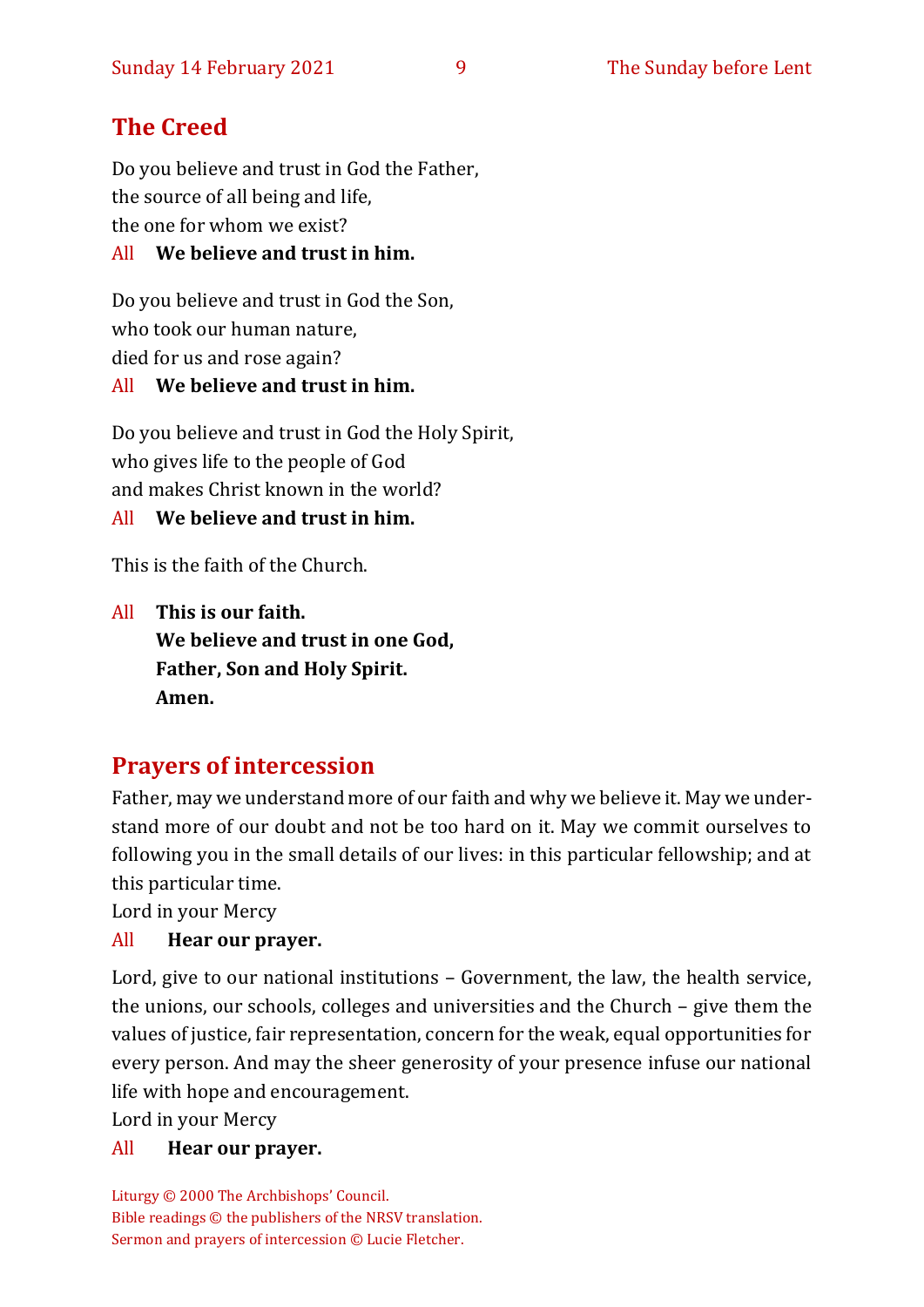Almighty God, Guard those of our loved ones who are vulnerable; strengthen those who are struggling; encourage those who are on the brink of something new. May the deep peace of the Prince of Peace keep them all. Circle the sick and the bereaved with your healing presence.

Lord in your Mercy

### All **Hear our prayer.**

Farther of all, there are some we know who are simply not well; some who are fearful and in pain; some who are on their last journey. Circle them now, Lord, the very people we name in our hearts, circle them in the healing presence of Christ. May the touch of Christ be for them the touch of wholeness and healing.

Lord in your Mercy

#### All **Hear our prayer.**

Circle us, Lord. Our hearts, our homes, our church, our nation, our world. Circle us and let us never slip outside the enchantment of your grace.

Merciful Father,

All **accept these prayers for the sake of your Son, our Saviour Jesus Christ. Amen.**

# **The peace**

Peace to you from God our heavenly Father. Peace from his Son Jesus Christ who is our peace. Peace from the Holy Spirit, the Life-giver

The peace of the Lord be always with you,

All **And also with you.**

HYMN 3 **[How deep the Father's love for us](https://www.youtube.com/watch?v=jD9-omLKwWI)** (click on this link to hear the hymn)

The liturgy of the Communion Service appears below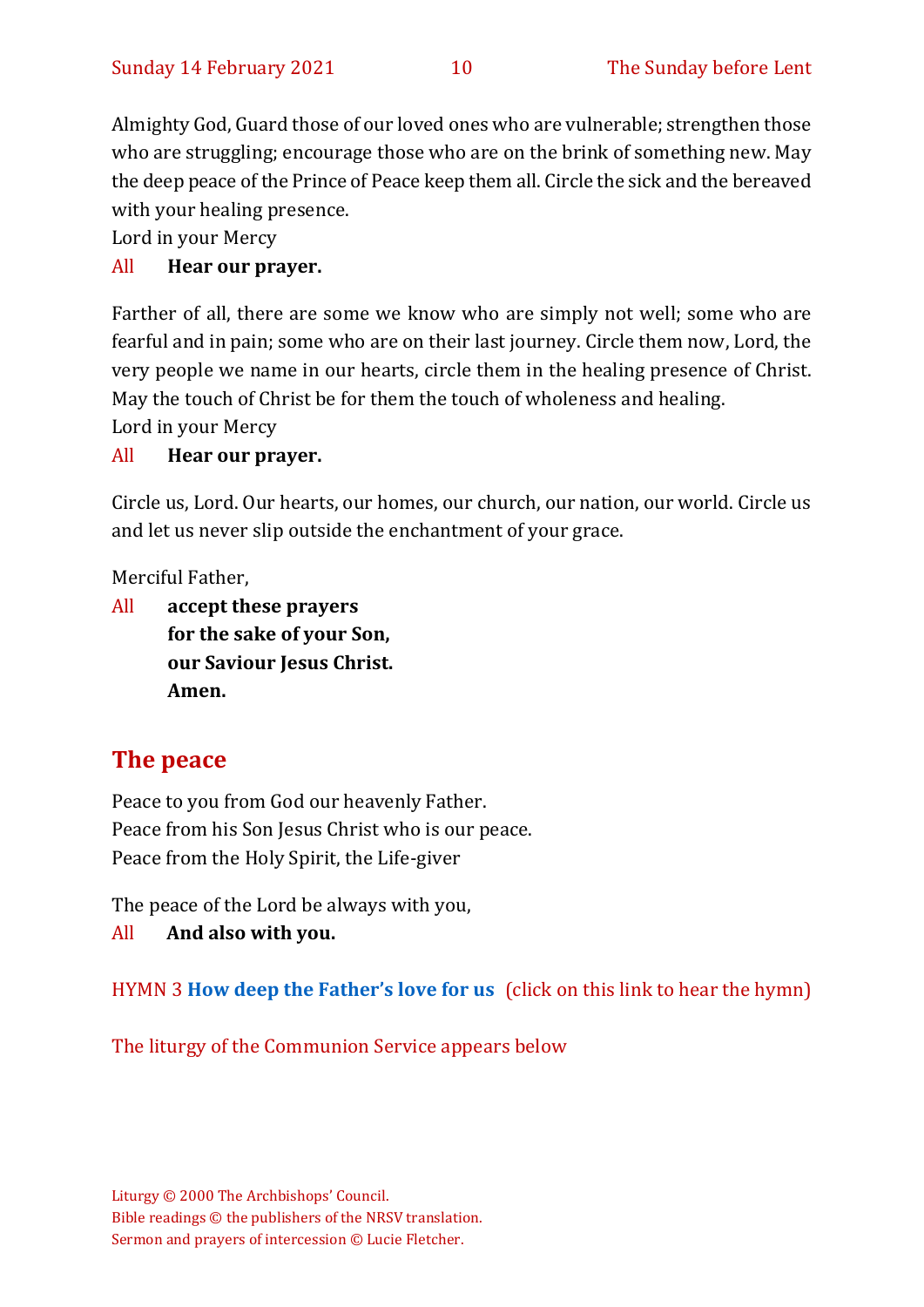# The Dismissal

The peace of God which passes all understanding, keep your hearts and minds in the knowledge and love of God, and of his Son Jesus Christ our Lord; and the blessing and the blessing of God almighty, the Father, the Son, and the Holy Spirit, be among you and remain with you always. and the blessing of God the Almighty: Father, Son, and Holy Spirit, be with you now and remain with you always. All **Amen.**

HYMN 4 **[Indescribable](https://www.youtube.com/watch?v=KsTEK2iBaPs)** (please click on this link to hear the hymn)

Go in peace to love and serve the Lord.

All **In the name of Christ. Amen.**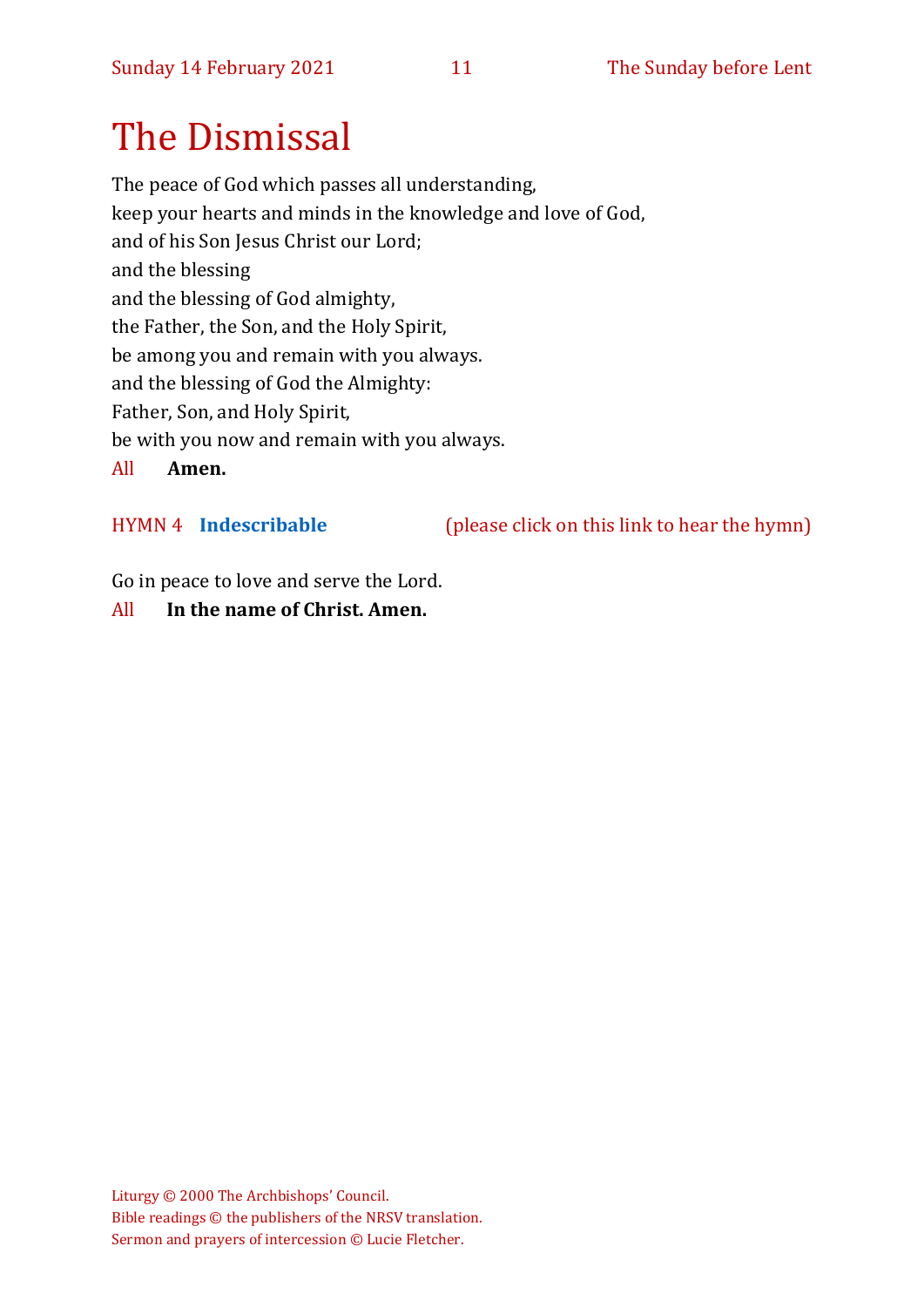# The Liturgy of the Sacrament

# Eucharistic Prayer (prayer E)

The Lord be with you

### All **and also with you.**

Lift up your hearts.

#### All **We lift them to the Lord.**

Let us give thanks to the Lord our God.

#### All **It is right to give thanks and praise.**

Father, you made the world and love your creation. You gave your Son Jesus Christ to be our Saviour. His dying and rising have set us free from sin and death. And so we gladly thank you, with saints and angels praising you, and saying,

All **Holy, holy, holy Lord, God of power and might, heaven and earth are full of your glory. Hosanna in the highest. Blessed is he who comes in the name of the Lord. Hosanna in the highest.**

We praise and bless you, loving Father, through Jesus Christ, our Lord; and as we obey his command, send your Holy Spirit, that broken bread and wine outpoured may be for us the body and blood of your dear Son.

On the night before he died he had supper with his friends and, taking bread, he praised you. He broke the bread, gave it to them and said: Take, eat; this is my body which is given for you; do this in remembrance of me.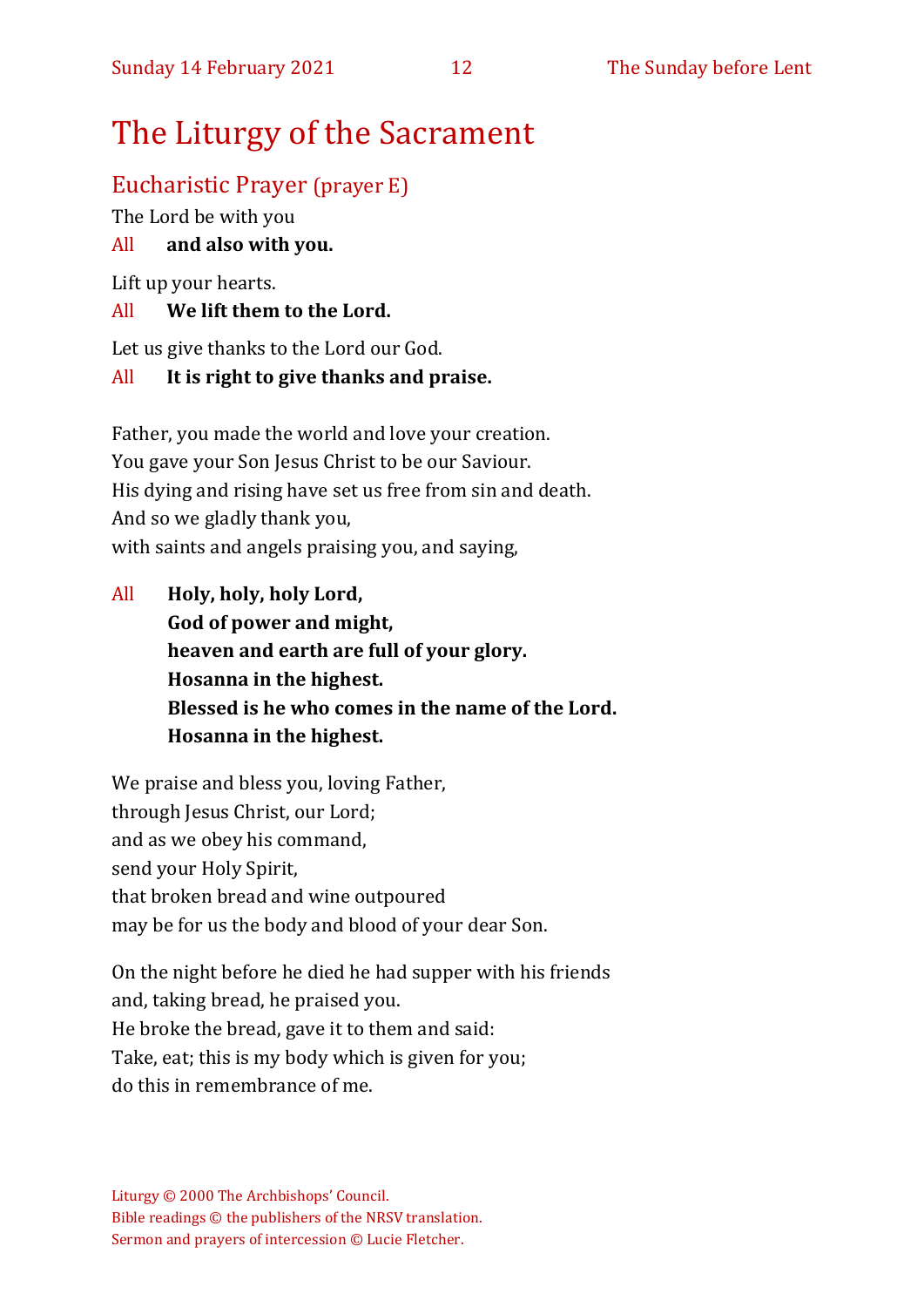When supper was ended he took the cup of wine. Again he praised you, gave it to them and said: Drink this, all of you; this is my blood of the new covenant, which is shed for you and for many for the forgiveness of sins. Do this, as often as you drink it, in remembrance of me.

So, Father, we remember all that Jesus did, in him we plead with confidence his sacrifice made once for all upon the cross.

Bringing before you the bread of life and cup of salvation, we proclaim his death and resurrection until he comes in glory.

Great is the mystery of faith:

# All **Christ has died. Christ is risen. Christ will come again.**

Lord of all life, help us to work together for that day when your kingdom comes and justice and mercy will be seen in all the earth.

Look with favour on your people, gather us in your loving arms and bring us with all the saints to feast at your table in heaven.

Through Christ, and with Christ, and in Christ, in the unity of the Holy Spirit, all honour and glory are yours, O loving Father, for ever and ever.

All **Amen.**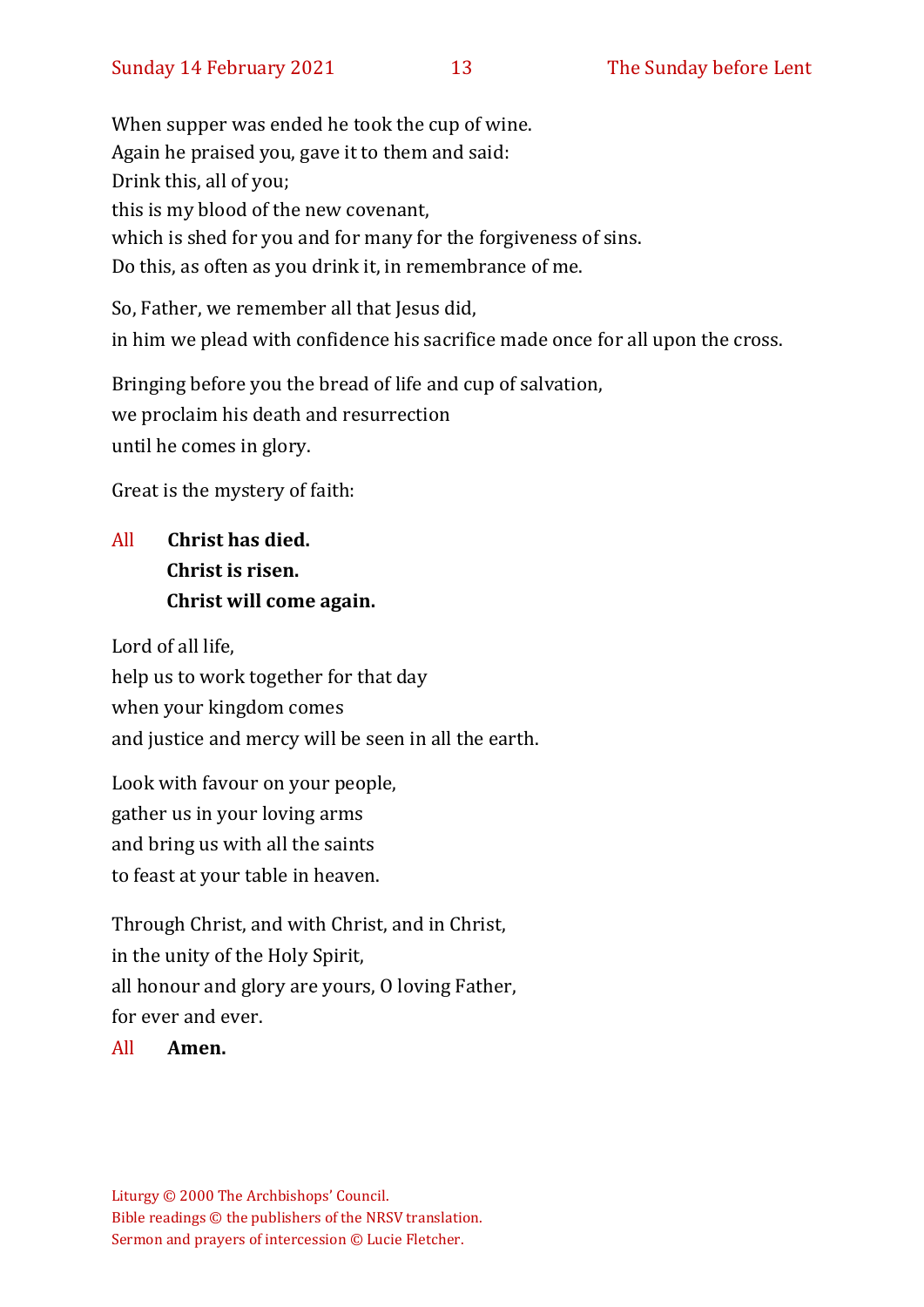# The Lord's Prayer

As our Saviour taught us, so we pray

All **Our Father in heaven, hallowed be your name, your kingdom come, your will be done, on earth as in heaven. Give us today our daily bread. Forgive us our sins as we forgive those who sin against us. Lead us not into temptation but deliver us from evil. For the kingdom, the power,** 

**and the glory are yours now and for ever. Amen.**

## Breaking of the Bread

We break this bread to share in the body of Christ.

- All **Though we are many, we are one body, because we all share in one bread.**
- All **Lamb of God,**

**you take away the sin of the world, have mercy on us.**

**Lamb of God,** 

**you take away the sin of the world, have mercy on us.**

**Lamb of God,** 

**you take away the sin of the world, grant us peace.**

Draw near with faith. Receive the body of our Lord Jesus Christ which he gave for you, and his blood which he shed for you. Eat and drink in remembrance that he died for you, and feed on him in your hearts by faith with thanksgiving.